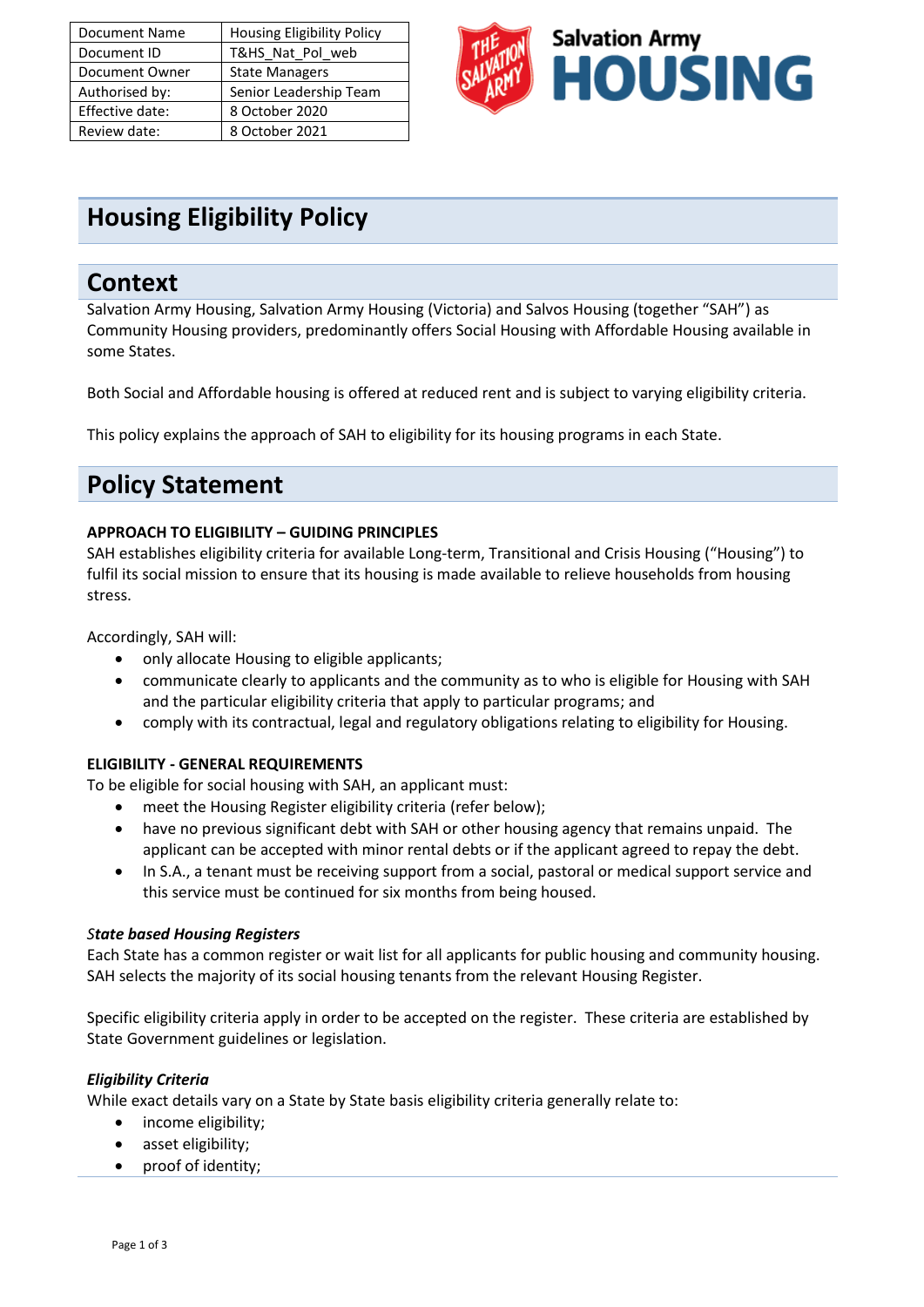| <b>Document Name</b> | <b>Housing Eligibility Policy</b> |
|----------------------|-----------------------------------|
| Document ID          | T&HS Nat Pol web                  |
| Document Owner       | <b>State Managers</b>             |
| Authorised by:       | Senior Leadership Team            |
| Effective date:      | 8 October 2020                    |
| Review date:         | 8 October 2021                    |



- Australian Citizenship or permanent residency;
- State based residency;
- Needs test; and
- Access to a Commonwealth Health Care Card (preferred)

All Housing Registers have a priority categorisation system.

All applicants with a current Housing Register application are taken by SAH to have established that they meet the Housing Register eligibility criteria.

Applicants without a current Housing Register application can provide evidence to SAH that establishes they meet the Housing Register eligibility criteria. SAH will assist such applicants to make a Housing Register application either through referral to a suitable service or by assisting the applicant to lodge a Housing Register application.

#### **Eligibility for housing programs outside the scope of the Housing Register**

Where SAH owns or manages housing under programs that are outside the scope of the Housing Register, SAH will comply with specific contractual obligations concerning eligibility. This may include:

- Applying or electing to apply the general eligibility criteria as a generally accepted benchmark to establish that the applicant needs social housing; or
- apply some other reasonable eligibility criteria that is consistent with SAH's objects and purposes**.**

#### **ELIGIBILITY – PROGRAM SPECIFIC REQUIREMENTS**

SAH has a number of rental housing programs where additional eligibility criteria to the general eligibility criteria apply. These program based criteria will be defined within individual agreements with Government, support or other agencies.

Some examples include programs designed for:

- those over 55 year old
- supported and supportive housing programs
- drug and alcohol recovery
- those escaping domestic violence

#### **ELIGIBILITY FOR AFFORDABLE HOUSING**

Affordable rental is offered on direct application to SAH, currently only in NSW and ACT.

Eligibility is based on the NSW Affordable Housing Guidelines with criteria based on factors including:

- on income,
- proof of identity
- Citizenship/ residency,
- ability to sustain a successful tenancy
- existing debts to Housing NSW or a community housing provider

SAH applies additional criteria that includes:

- generally, at least one household member must be engaged in regular employment
- applicants must be able to show a connection to the area of the property they are applying for
- applicants must not own a property